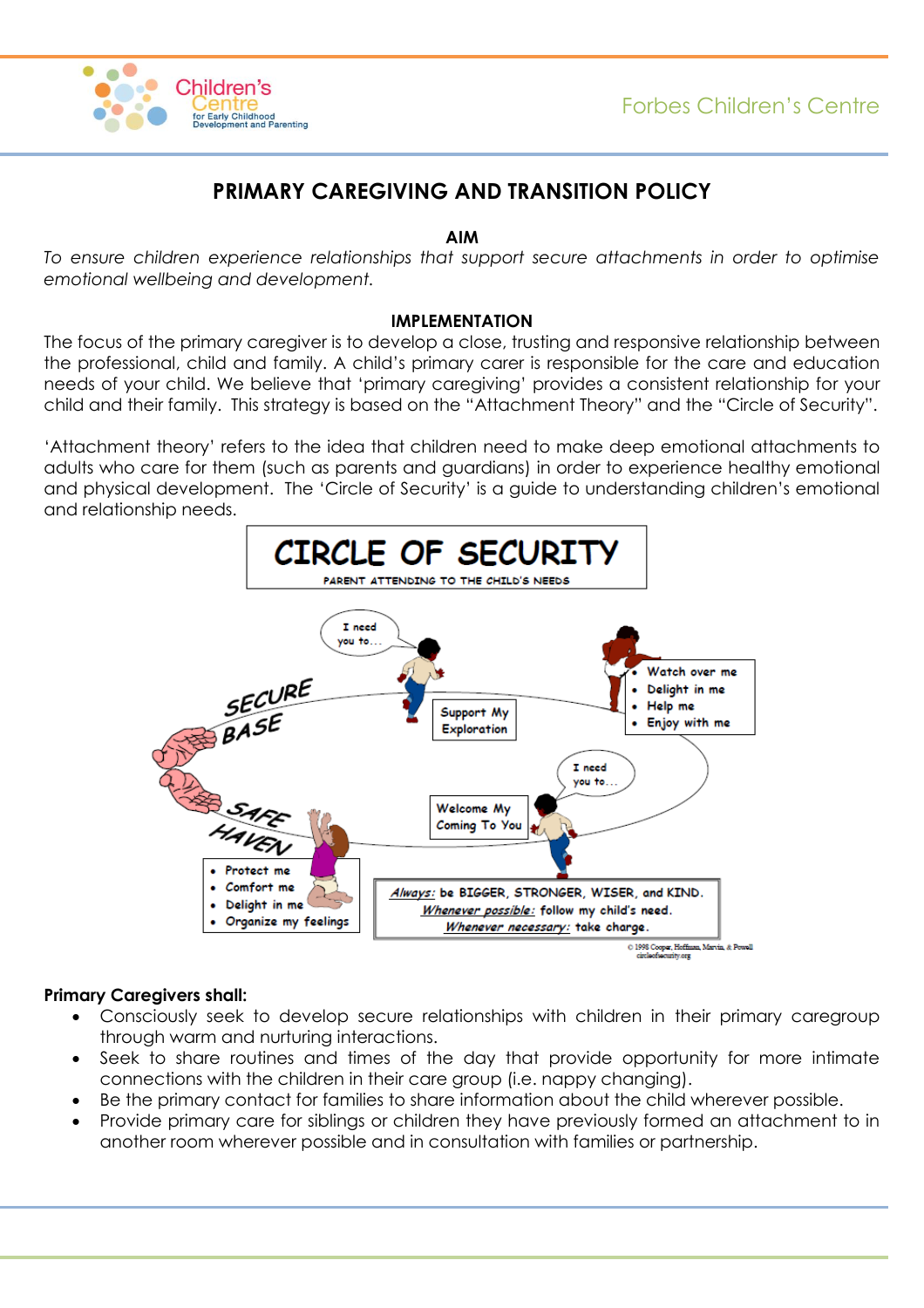# Forbes Children's Centre



- Maintain Learning stories, All About Mes and portfolios as well as any other systems that are required to ensure quality care that fosters a sense of belonging.
- Liaise with families to share and receive information through transition packs, AAMs, Learning Stories and Floorbooks. Families should seek out their child's primary carer whenever they wish to talk to a staff member about their child's needs or interests.
- Be available wherever possible to children in their primary group during times of transition or difficulty (including transition between rooms where new attachments are still forming).
- Provide comfort to children in their primary care group in response to injury or distress wherever possible.
- Accompany children with NEPs during school visits to support transition
- Exchange information with a child's primary school teacher during transition to school. This may include visiting the school to support children and families.

# **Room leaders shall:**

- Ensure the importance of primary care relationships as foundational to all aspects of learning and wellbeing are considered in making decisions about routines or staff practices.
- Ensure daily interactions between primary carers and their primary care children are in accordance with this policy.
- Ensure primary carer working days matches attendance patterns of the child particularly in children aged under 30 months (i.e. it is not good practice to match a baby that only attends two days to a primary carer who works part time and is not at the centre on one of those days.)

# **Leadership staff shall:**

- Ensure all aspects of the operation of the centre (including the Statement of Principles) acknowledge the foundational importance of primary caregiving.
- Ensure a policy that supports staff retention is in place.
- Ensure regular training opportunities to support staff understanding of Circle of Security and Marte Meo.
- Ensure this policy is reviewed regularly and developed in accordance with current literature regarding best practice.
- Review and rewrite this policy as required ensuring it remains informed by current best practice recommendations.
- Guide Team Leaders where required in supporting educators to implement this policy

# **Transition between rooms and primary caregivers presents a period of vulnerability for young children (particularly those under 36 months of age). In regard to transitions:**

# **Educators will**

- Provide opportunities for children to move between rooms and spaces where possible to encourage familiarity with other environments and educators (i.e. open up room doors, encourage shared access to verandah spaces).
- Move with primary care children through to new environments upon initial transition visits (i.e. staff swaps).
- Where ever possible support friendship groups to transition together
- Follow the child's lead in the level of comfort they are displaying in their new environment. If the child indicates a desire to return to their previous room or primary caregivers accommodate this wherever possible.